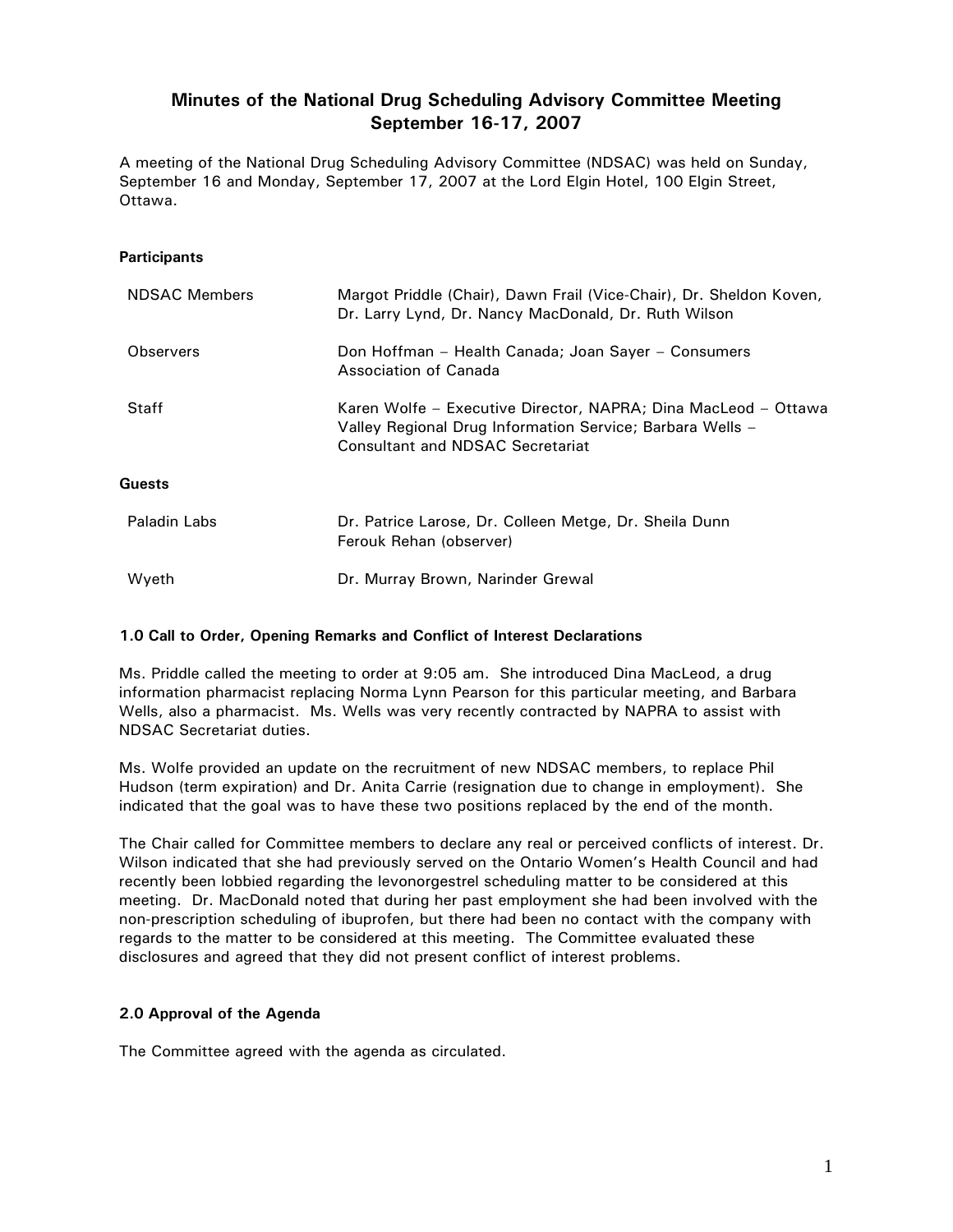## **3.0 Approval of the Minutes of the June 10-11, 2007 Meeting**

Ms. Wolfe noted that these minutes had been approved prior to posting on the NAPRA website, and that the draft minutes of the teleconference call meeting held August 24, 2007 regarding Interested Party status would soon be circulated.

## **4.0 Business from the Previous Meeting**

## 4.1 Rules of Procedure and IP Status

The Committee discussed the process by which interested parties were granted standing for matters under consideration at the meeting, as well as how unsuccessful IP applications were processed. A timeline for each of the drugs under review was circulated, showing the dates on which IP applications were received and subsequently processed.

It was agreed that policy was needed to streamline and standardize the manner by which *non-IP* submissions are processed and circulated to committee members. It would be important to ensure that committee members are made aware of information and comments from stakeholders, without being deluged with form letters or other outcomes of widespread lobbying. There was support for a suggestion made by Ms. Frail that the names of individuals and organizations contacting NAPRA regarding scheduling matters be automatically added to the "Drug Scheduling External Liaison Group" (DSELG), to alert as many stakeholders as possible about upcoming drug scheduling reviews.

**Action: Staff to further develop the rules of procedure to address the processing of non-IP sources of information and comment, and that policy be developed to ensure that the DSELG e-mail alert subscription list be as broad as possible to ensure that stakeholders are kept informed about upcoming NDSAC matters.** 

## 4.2 Scheduling Review of Parenteral Bupivacaine

At the invitation of the Chair, Ms. Wells outlined the rationale provided by the Manitoba Pharmaceutical Association for the request to review the current Schedule II status of parenteral bupivacaine. The justification for and implications of launching such a review were discussed, as well as the possible option available to the applicant to move the drug into Schedule I at the provincial level.

**Action: Staff to outline options available to the applicant to move this matter forward: full review sponsored by MPhA, full review sponsored by NAPRA, or provincial scheduling on an exception basis.** 

## 4.3 Clarification of "parenteral" nutrition vs "total parenteral" nutrition

This matter was deferred to the next meeting, pending receipt of additional information from the Ontario Naturopaths Association.

## 4.4 Revision of Scheduling Factors

Ms. Wolfe reminded the committee that the original consultation on the proposed revised scheduling factors had been suspended, due to the need to provide stakeholders with more context for the revisions. A former member of NDSAC, Dr. Jeff Taylor, who had been instrumental in developing the revisions, recently reviewed the final proposed changes and provided comment. Ms. Wolfe predicted that the revised document would be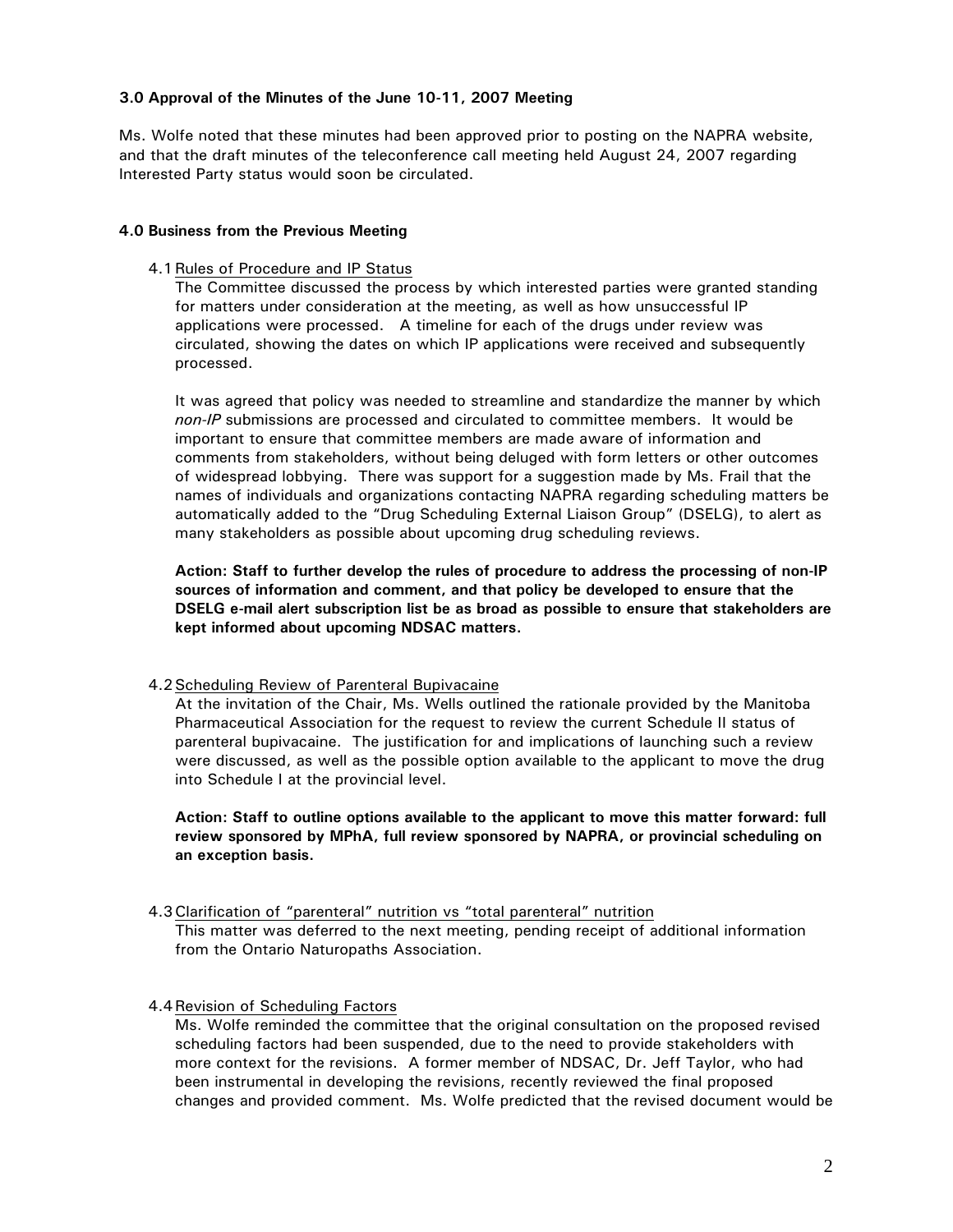ready for external circulation around the end of September, with a 60-day review period for feedback.

**Action: Staff to finalize revised scheduling factor consultation document and circulate for comment. Results to be considered at next meeting.** 

### 4.5 Guidelines for Scheduling Request Submissions

Ms. Wells reported that the "Guidelines for Scheduling Status Submissions for Review by the National Drug Scheduling Advisory Committee" document was currently being edited and formatted. She noted that the final draft would be circulated to the committee as soon as possible (within next 48 hours) for approval.

**Action: Staff to finalize Guidelines document and circulate final draft to committee for approval.** 

### **5.0 New Business**

### 5.1 Scheduling Request for Levonorgestrel 0.75 and 1.5 mg

This matter pertains to Paladin Lab's request to re-schedule levonoregstrel 0.75 from its current Schedule II status to Schedule III and to grant levonorgestrel 1.50 mg Schedule III status, pending its removal from federal Schedule F.

The committee reviewed the submission from Paladin Labs, material and interrogatories submitted by the three Interested Parties (Alberta College of Pharmacists, Canadian Association of Chain Drug Stores, and Ontario Pharmacists Association) and the Paladin response to these interrogatories, as well as information and comment from a wide range of interested stakeholders.

It was noted that while Paladin Labs would be presenting to the committee, none of the Interested Parties had accepted invitations to make presentations at the meeting.

The Chair welcomed the Paladin Lab representatives to the meeting at 1:00 pm. A brief presentation was given by Dr. Larose, Dr. Dunn and Dr. Metge, followed by a questionand-answer session. This session with the applicant ended at approximately 2:00 pm.

There was a great deal of discussion about many aspects of the use of levonorgestrel as emergency contraception, with a particular focus on the impact that pharmacists' interventions and product labelling have on appropriate product selection and use. Committee members were concerned about the fact that the proposed product packaging was configured in such a way that important pieces of information were obscured from the view of patients seeking to self-select.

There was discussion about Health Canada's original decision to remove levonorgestrel 0.75 from Schedule F. It was noted that the NDSAC decision had been referred to in Health Canada's "Regulatory Impact Analysis Statement" (RIAS), which would appear to indicate that the recommended place of sale had been factored into the government's decision to remove the drug from prescription status federally.

## **Actions:**

**The Applicant and Interested Parties will be asked to provide more information on patient product selection related to the safe and effective use of this drug. In particular, the committee is interested in the need for and/or impact of, pharmacists' interventions in the appropriate use of levonorgestrel as an emergency contraception, with particular focus on**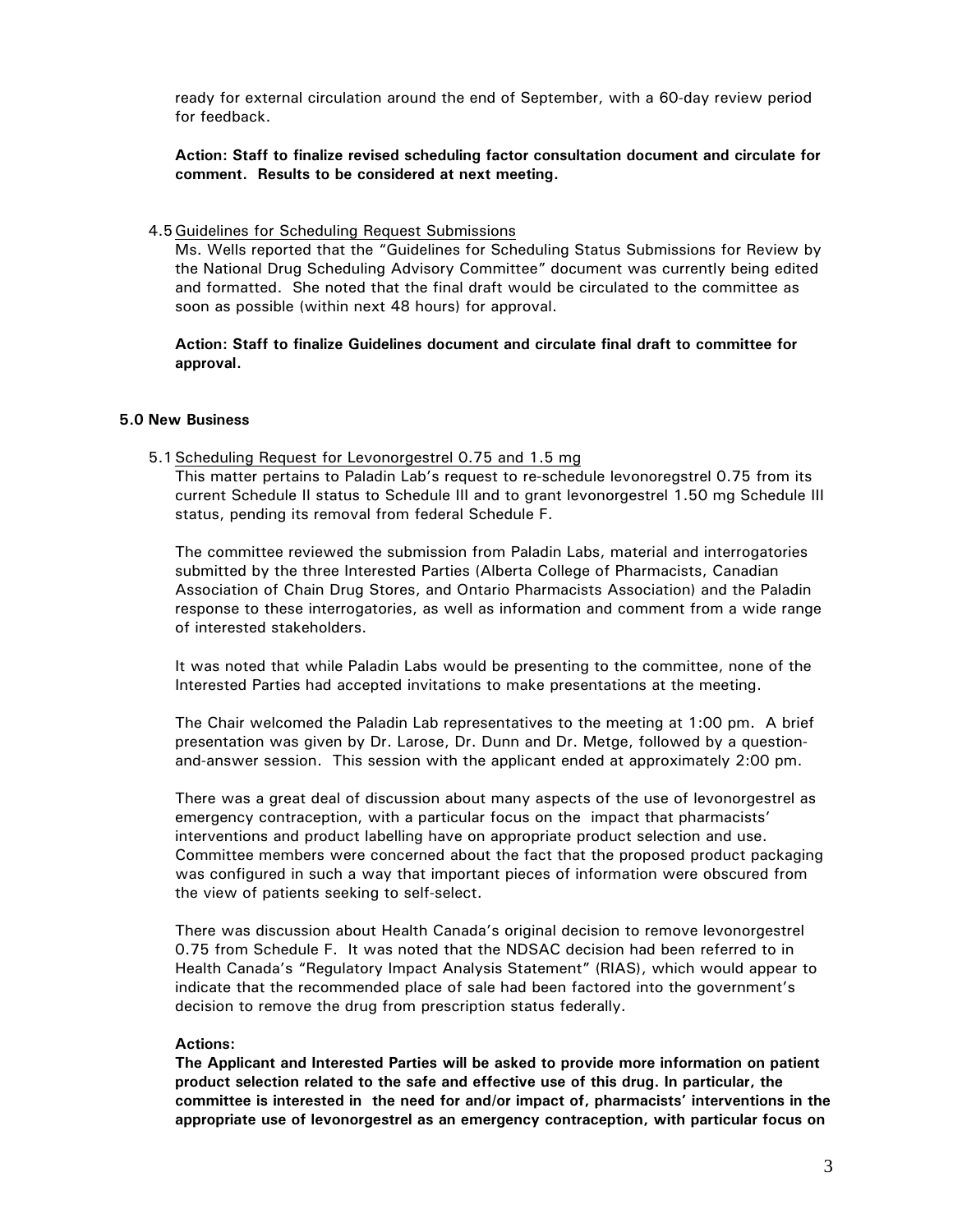**the under-18 patient group. The Committee requested further information on the proposed labelling and packaging of this product should it be available on Schedule III.** 

**Further to discussion of the Committee, Mr. Hoffman will take back and route internally in Health Canada a request for an opportunity for clarification/dialogue, given a Canada Gazette proposed amendment for the 1.5 mg levonorgestrel dosage strength had not yet been published at the time of the meeting.** 

*It was moved by D. Frail, seconded by S. Koven that "the scheduling of levonorgestrel 0.75 and 1.5 mg be deferred until additional information on patient product selection related to the safe and effective use of this drug is obtained and further, that this information be obtained in time to be considered by the committee at the March 2008 meeting".* 

Motion carried.

### 5.2 Scheduling Request for Ibuprofen 400mg

This matter pertains to Wyeth Consumer Healthcare's request to re-schedule ibuprofen 400 mg from its current Schedule III status to Unscheduled.

The committee reviewed the submission from Wyeth, as well as material and interrogatories submitted by the Canadian Association of Chain Drug Stores, the Interested Party in this matter.

It was noted that Wyeth would be presenting to the committee, whereas the Interested Party had declined to make a presentation at the meeting.

The Chair welcomed the Wyeth representatives to the meeting at 10:00 am on Monday. A brief presentation was given by Mr. Grewal and Dr. Brown, followed by a question-andanswer session. This session with the applicant ended at approximately 11:00 am.

After some discussion, the committee agreed that the following scheduling factors were applicable to ibuprofen 400 mg: Schedule I- Factor #4; Schedule III – Factors #1, 2, 4. It was further agreed that these factors were not considered to be sufficient to retain this drug in Schedule III.

*It was moved by R. Wilson, seconded by L. Lynd that " ibuprofen and its salts in strengths of 400 mg or less per oral dosage unit" be Unscheduled.* 

Motion carried.

## **6.0 For Information**

6.1 Therapeutic Products Directorate Update Mr. Hoffman provided an update on recent TPD appointments and public consultations underway.

## **7.0 Date of Next Meeting**